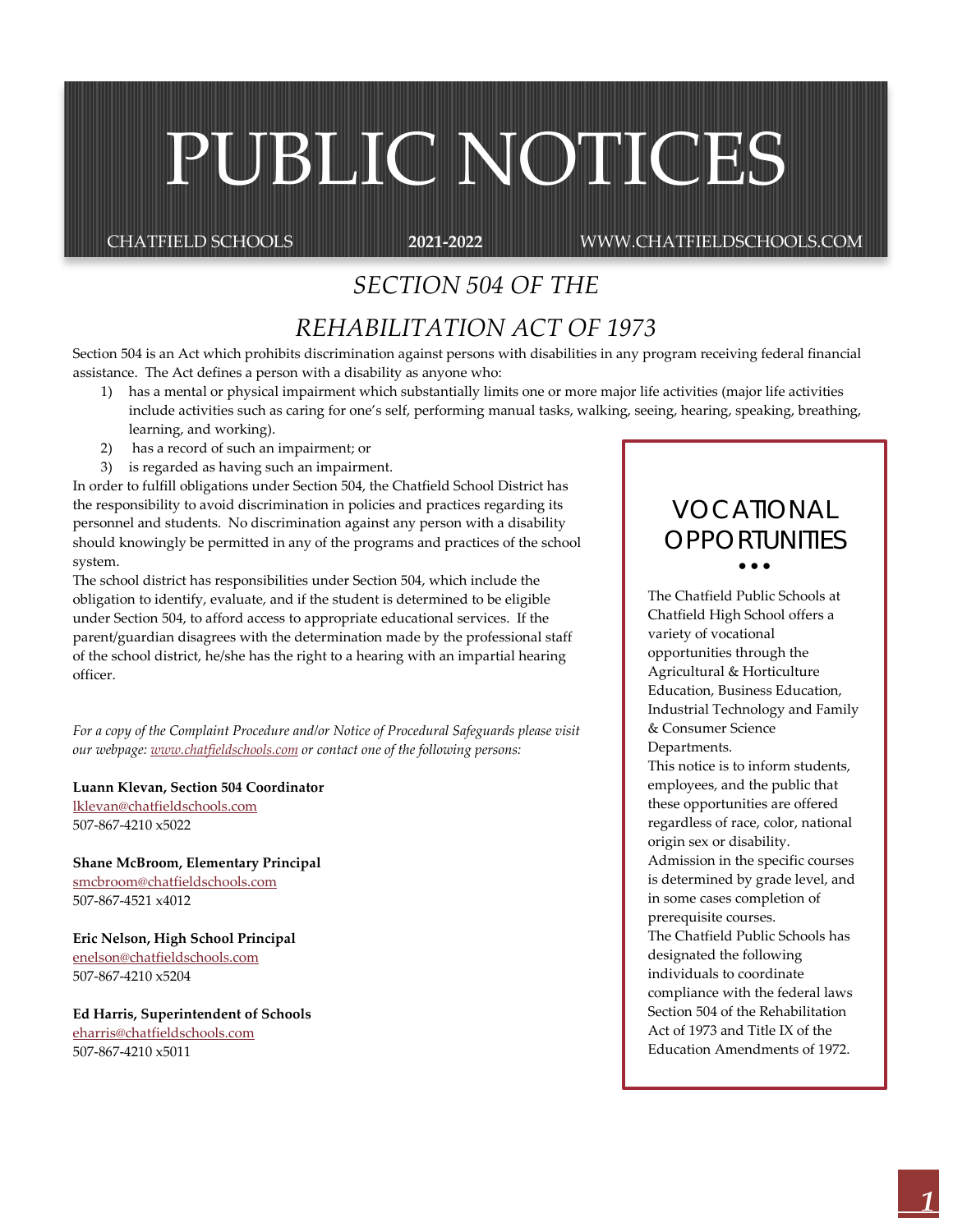# **Employment & Services Criminal History Background Checks**

## **Notice to Parents and Guardians**

The school district has adopted a policy, the purpose of which is to promote the physical, social, and psychological well-being of its students. Pursuant to this policy, the school district shall seek criminal history background checks for all applicants who receive an offer of employment with the school district. The school

district also shall seek criminal history background checks for all individuals, except enrolled student volunteers, who are offered the opportunity to provide athletic coaching services or other extracurricular academic coaching services to the school district, regardless of whether compensation is paid. These positions include, but are not limited to, all athletic coaches, extracurricular academic coaches, assistants, and advisors. The school district may elect to seek criminal history background checks for other volunteers, independent contractors, and student employees.



All District Policies & Public Notices can be viewed on our website or in the district office

www.chatfieldschools.com

205 NE Union Street Chatfield MN 55923 507-867-3240

**Minnesota Statute requires we provide annual notification to parents, staff & students of Chatfield Public Schools of the topics in this publication. If you have any questions or concerns, please contact Superintendent Ed Harris at [eharris@chatfieldschools.com](mailto:eharris@chatfieldschools.com) or 507-867-3240**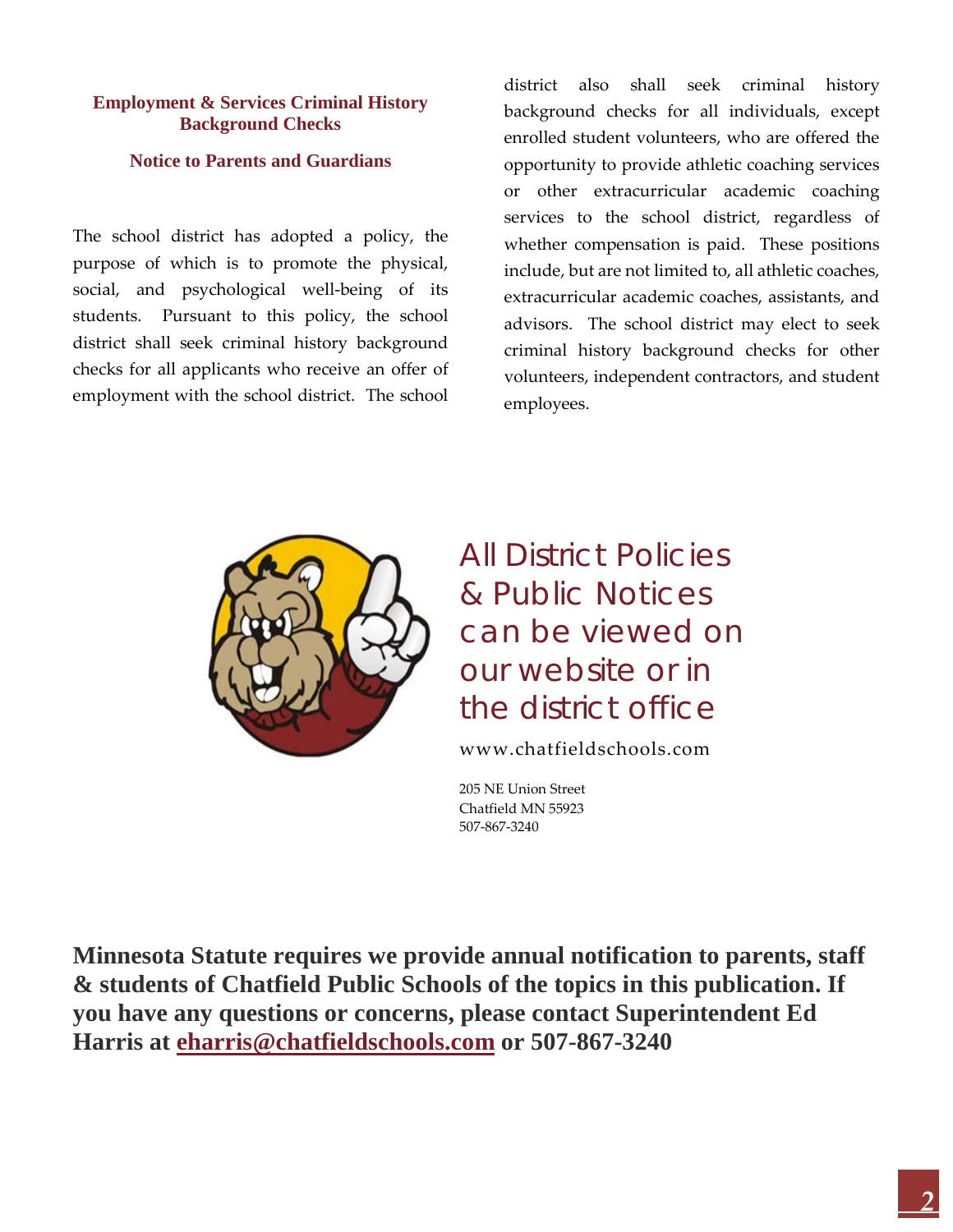# *UNLAWFUL RACE, SEX, OR DISABILITY DISCRIMINATION*

# *COMPLAINT PROCEDURE*

Chatfield Public Schools prohibits discrimination on the basis of race, sex or disability. If any person believes Chatfield Public Schools or any of the District's staff have violated any principles and/or regulations, they may bring forward a complaint in accordance with the following procedure. The procedure does not preclude informal solutions or restrict the right of the complainant to file formal complaints with the state and federal agencies or to seek private counsel for complaints alleging discrimination at any time.

*If discrimination is determined to have occurred, the District will take prompt action to correct any effects of the discrimination and to prevent further occurrences.*

#### COMPLAINT PROCEDURE:

**Step One:** The complainant must submit a signed, written Statement of Complaint or a verbal complaint to the Human Rights Officer. The Statement of Complaint must fully set out the

circumstances giving rise to the alleged complaint and include a statement of the relief sought by the complainant. The Statement of Complaint shall be filed within thirty (30) calendar days of the alleged violation. A Statement of Complaint filed beyond thirty (30) calendar days of the alleged violation may not be considered.

**Step Two:** The Human Rights Officer will conduct an investigation of the allegations(s). The parent, student, employee or third party against whom the complaint is alleged will be given fair opportunity to present evidence, including witnesses, relevant to the issues raised in the complaint. The investigation will be completed and a written report of findings and recommendations shall be given to the complainant within thirty (30) calendars days of receipt of the Statement of Complaint. If the Human Rights Officer is the subject of the written complaint, the Superintendent will appoint an impartial investigator who will conduct the investigation.

**Step Three:** If the complaint is not satisfactorily resolved following Step Two, an appeal may be made in writing to the Superintendent of Schools within five (5) calendar days after the receipt of the written findings

and recommendations. The Superintendent will review the written findings and recommendations in light of the issues raised by the complainant, and provide the complainant a written decision within ten (10) working days following receipt of the appeal.

*If the complaint is not satisfactorily resolved following Step Three, further appeal may be made to the Minnesota Department of Education/Commissioner/1500 Highway 36 West/Roseville MN 55113-4266/Phone: 651-582- 8200/Email: mde.commissioner@state.mn.us/Web site: [http://education.state.mn.us/mde/](http://education.state.mn.us/mde/index.html) [index.html](http://education.state.mn.us/mde/index.html).* 

#### HUMAN RIGHTS OFFICER:

Ed Harris, Superintendent Chatfield Public Schools 205 NE Union Street/Chatfield MN 55923 Phone: 507-867-3240 x5011 Email: [eharris@chatfieldschools.com](mailto:eharris@chatfieldschools.com)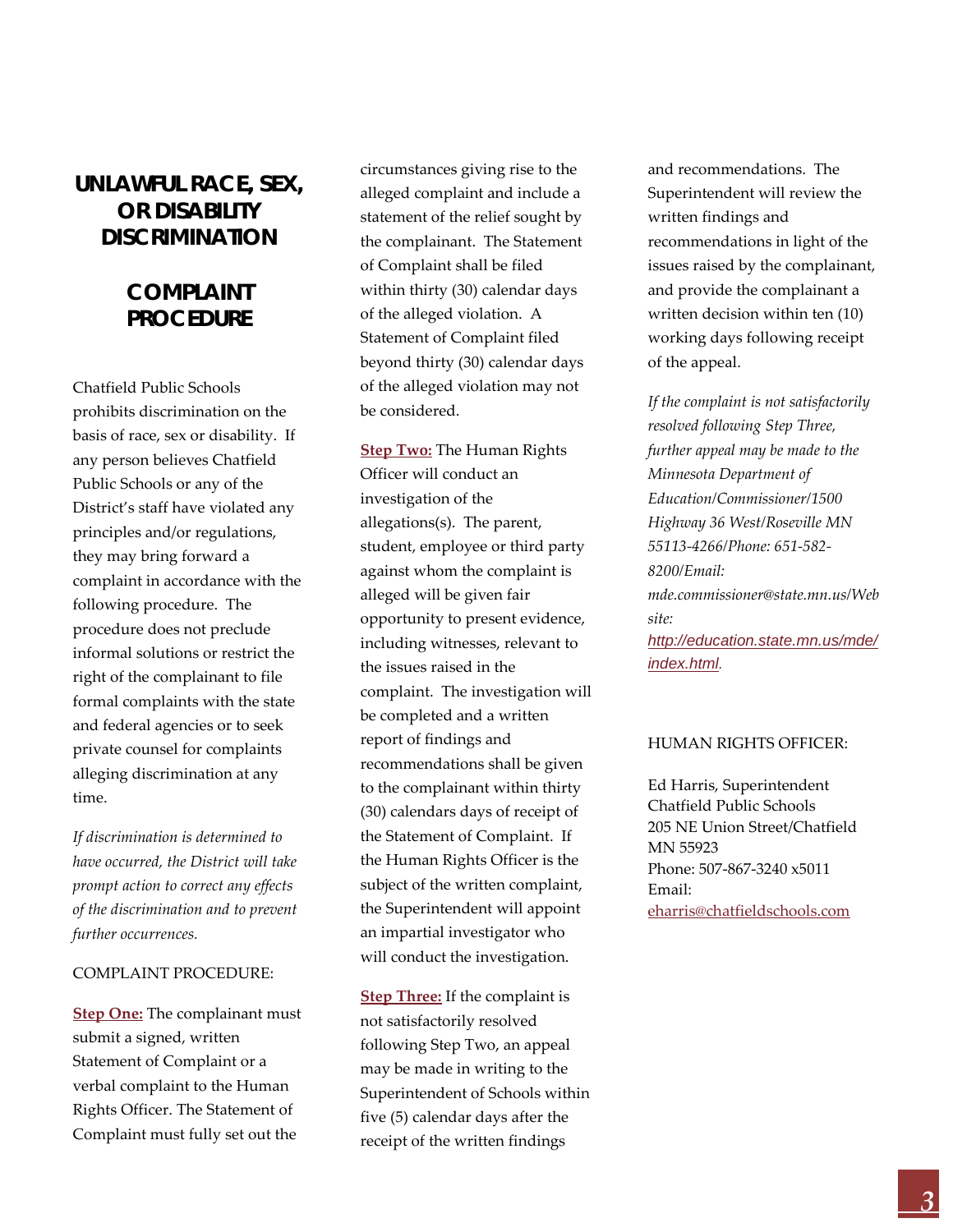# NOTIFICATION OF RIGHTS UNDER THE FAMILY EDUCATIONAL RIGHTS AND PRIVACY ACT ("FERPA")

The Family Educational Rights and Privacy Act (FERPA) provide rights related to educational records to parents of students currently in attendance and to 18-year-old students currently in attendance. This Act gives the parent, guardian, or 18-year-old student the right to: 1) inspect and review the student's educational records; 2) make copies of these records; 3) ask for an explanation or interpretation of any item in the records; 4) consent to the disclosure of personally identifiable information in the student's records that is not otherwise authorized to be disclosed without consent; 5) ask for an amendment to any record on the grounds that it is inaccurate, misleading or violates the student's privacy rights; 6) a hearing on the issue if the school refuses to make the amendment; and 7) file a complaint with the U.S. Department of Education under 34 C.F.R. §§ 99.63 and 99.64 concerning alleged failures by the school district to comply with the federal data privacy requirements.

Please see District Policy No. 515, available on the District website or through the District office, for further information.

The District may disclose private educational data on students to school officials who have a legitimate educational interest in the information without obtaining the student's or the parent's consent. The District, without consent, may disclose a student's educational records to officials of another school, school system, or institution of postsecondary education where the student seeks or intends to enroll.

#### *REQUEST TO DENY PUBLIC ACCESS TO DIRECTORY INFORMATION*

Under FERPA, a parent/guardian of a student attending the school district or an 18-year-old student attending the district may restrict the release of student data by completing a form on an annual basis. The form is available from the Building Principal or the District Office.

> **A. STUDENT DATA/DIRECTORY INFORMATION:**

Pursuant to the Family Educational Rights and Privacy Act and Minnesota Statutes section 13.32, Independent School District 227, Chatfield, designates the following as "directory information", which shall be classified as public information:

- Name of Student
- Address
- Telephone Listing
- Email Address
- Photographs and Videos
- Date and Place of Birth
- Field of Study
- Dates of Attendance
- Grade Level
- Enrollment Status
- Participation in School Activities and Sports
- Weight and Height of Members of Athletic Teams
- Degrees, Honors and Awards Received
- Other Schools or Institutions Attended
- Parent/Legal Guardian Name, Address and Telephone Number(s)

Directory information regarding students may be posted on the District's social media site(s), published in the yearbook, newsletters, published in the newspaper or otherwise made available to the public.

**PUBLICATIONS:** If you wish to restrict the release of any of the above student data, you may restrict the publication by completing a form on an annual basis. Upon objection, such data will not be released for any purpose including, but not limited to the following, except as permitted by law:

- Requests from postsecondary institutions including scholarship mailings
- Mailing list requests from PTSAs
- **Sporting**
- programs/newsletters School newsletters and
- related publications, including, but not limited to:
	- Honor and merit rolls list
	- School newspaper articles
	- Specials awards
	- Yearbook (inclusion in)
	- Graduate list
	- Web page publishing

Please be advised that despite a request to restrict the release of Directory information educational data may still be released pursuant to other provisions of state and federal law or pursuant to a court order or subpoena. Please see District Policy No. 515 for further information.

**B. ARMED SERVICES – GRADES 11 AND 12 ONLY:** The Minnesota Legislature has amended the Data Practices Act, M.S. 13.32, Subd. 5a, stating that schools must now release to military recruiting officers the names, addresses and home telephone numbers of students in grades 11 and 12, UNLESS the parent/guardian or student has specifically stated that the information must be withheld. The School District has created a form specifying what directory information can be withheld is available from the Building Principal or the District Office.